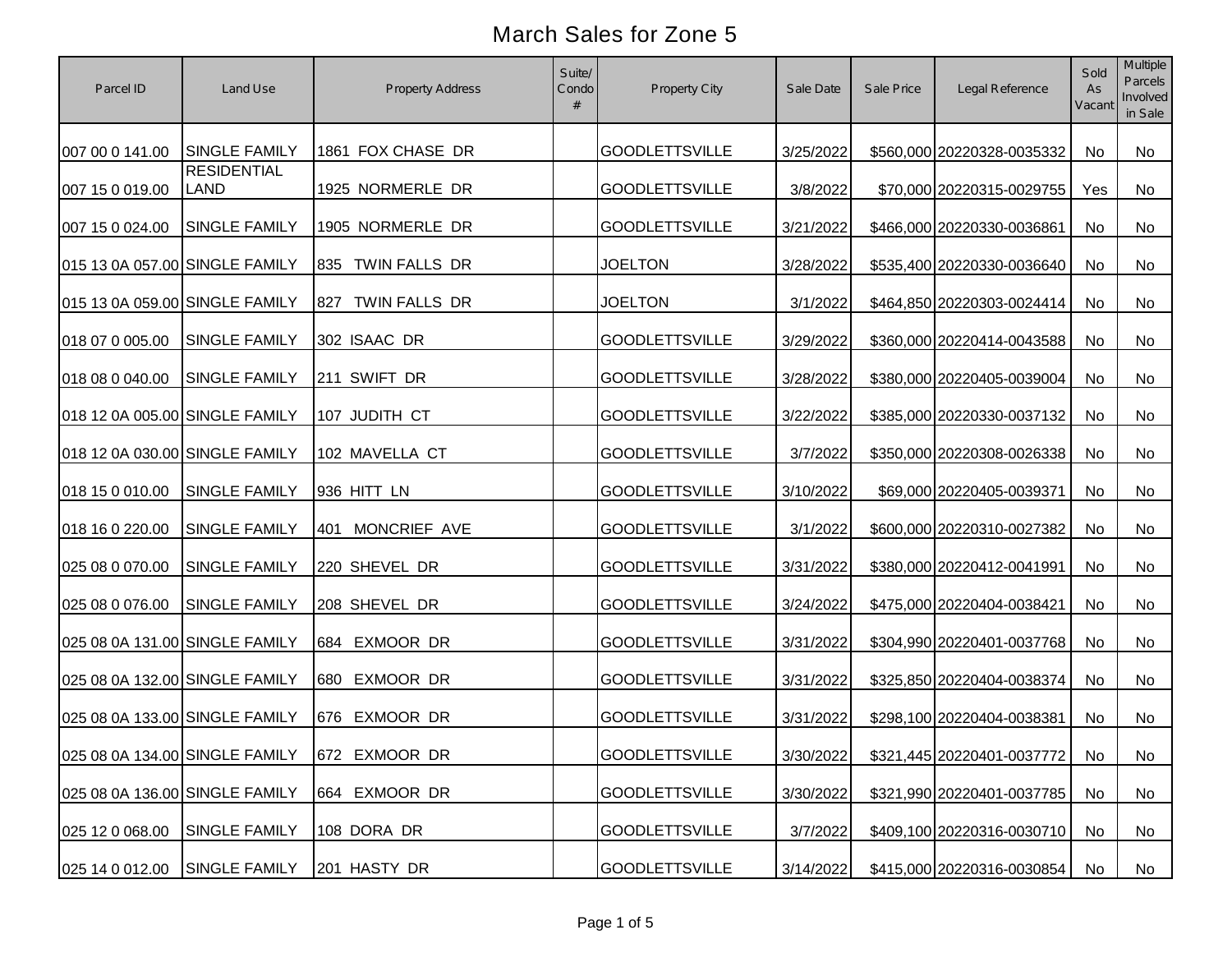| Parcel ID                      | Land Use                   | <b>Property Address</b>               | Suite/<br>Condo | <b>Property City</b>  | Sale Date | Sale Price | Legal Reference               | Sold<br>As<br>Vacant | Multiple<br>Parcels<br>Involved<br>in Sale |
|--------------------------------|----------------------------|---------------------------------------|-----------------|-----------------------|-----------|------------|-------------------------------|----------------------|--------------------------------------------|
| 026 09 0 023.00                | <b>SINGLE FAMILY</b>       | 222 CIMA DR                           |                 | <b>GOODLETTSVILLE</b> | 3/25/2022 |            | \$449,500 20220404-0038633    | No                   | No                                         |
| 032 13 0 011.00                | <b>SINGLE FAMILY</b>       | 4209 WINTERBROOK RD                   |                 | <b>NASHVILLE</b>      | 3/8/2022  |            | \$293,000 20220315-0030113    | No                   | No                                         |
| 032 13 0 075.00                | <b>SINGLE FAMILY</b>       | 1720 AUTUMN RIDGE DR                  |                 | <b>NASHVILLE</b>      | 3/7/2022  |            | \$315,500 20220314-0029572    | No                   | No                                         |
| 033 01 0 006.00                | <b>SINGLE FAMILY</b>       | 954 CARLIN ST                         |                 | <b>GOODLETTSVILLE</b> | 3/30/2022 |            | \$320,000 20220331-0037300    | No                   | No                                         |
| 033 01 0 006.00                | <b>SINGLE FAMILY</b>       | 954 CARLIN ST                         |                 | <b>GOODLETTSVILLE</b> | 3/30/2022 |            | \$335,000 20220331-0037304    | No                   | No                                         |
| 033 03 0B 073.00 SINGLE FAMILY |                            | 196 IVY HILL LN                       |                 | <b>GOODLETTSVILLE</b> | 3/28/2022 |            | \$385,100 20220401-0038250    | No                   | No                                         |
| 033 04 0A 036.00 CONDO         | <b>RESIDENTIAL</b>         | 36 ROLLING MEADOWS DR                 |                 | <b>GOODLETTSVILLE</b> | 3/18/2022 |            | \$255,000 20220328-0035102    | No                   | No                                         |
| 033 04 0D 111.00 CONDO         | <b>RESIDENTIAL</b>         | 122<br>DRY CREEK COMMONS<br>DR        |                 | <b>GOODLETTSVILLE</b> | 3/1/2022  |            | \$274,900 20220303-0024406    | No                   | No                                         |
| 033 04 0D 113.00 CONDO         | <b>RESIDENTIAL</b>         | 126<br>DRY CREEK COMMONS<br>DR        |                 | <b>GOODLETTSVILLE</b> | 3/11/2022 |            | \$273,800 20220325-0034644    | No                   | No                                         |
| 033 04 0D 114.00 CONDO         | <b>RESIDENTIAL</b>         | 128<br>DRY CREEK COMMONS<br>DR        |                 | <b>GOODLETTSVILLE</b> | 3/11/2022 |            | \$277,900 20220328-0035708    | No                   | No                                         |
| 033 04 0D 118.00 CONDO         | <b>RESIDENTIAL</b>         | 136<br>DRY CREEK COMMONS<br><b>DR</b> |                 | <b>GOODLETTSVILLE</b> | 3/30/2022 |            | \$282,100 20220401-0038007    | No                   | No                                         |
| 033 04 0D 126.00 CONDO         | <b>RESIDENTIAL</b>         | 129<br>DRY CREEK COMMONS<br>DR        |                 | <b>GOODLETTSVILLE</b> | 3/25/2022 |            | \$283,300 20220401-0038035    | No                   | No                                         |
| 033 04 0D 127.00 CONDO         | <b>RESIDENTIAL</b>         | 127<br>DRY CREEK COMMONS<br><b>DR</b> |                 | <b>GOODLETTSVILLE</b> | 3/23/2022 |            | \$277,900 20220329-0036338    | No                   | No                                         |
| 033 04 0D 128.00 CONDO         | <b>RESIDENTIAL</b>         | 125<br>DRY CREEK COMMONS<br><b>DR</b> |                 | <b>GOODLETTSVILLE</b> | 3/29/2022 |            | \$277,900 20220401-0037964    | No                   | No                                         |
| 033 06 0A 067.00 SINGLE FAMILY |                            | 381 SOLITUDE CIR                      |                 | <b>GOODLETTSVILLE</b> | 3/2/2022  |            | \$450,000 20220311-0028618    | No                   | No                                         |
| 033 11 0 011.00                | <b>SINGLE FAMILY</b>       | 308 FAIRBANKS RD                      |                 | <b>GOODLETTSVILLE</b> | 3/3/2022  |            | \$375,000 20220314-0029562    | No                   | No                                         |
| 033 14 0 058.00 SINGLE FAMILY  |                            | 303 CUNNIFF PKWY                      |                 | <b>GOODLETTSVILLE</b> | 3/22/2022 |            | \$510,000 20220407-0040150 No |                      | No                                         |
| 041 01 0A 134.00 SINGLE FAMILY |                            | 5348 RYAN ALLEN CIR                   |                 | <b>WHITES CREEK</b>   | 3/15/2022 |            | \$352,000 20220325-0034770    | No                   | No                                         |
| 041 02 0 035.00                | <b>RESIDENTIAL</b><br>LAND | 4130 CREEK TRAIL DR                   |                 | <b>WHITES CREEK</b>   | 3/15/2022 |            | \$157,500 20220328-0035743    | Yes                  | No                                         |
| 041 07 0 032.00                | <b>SINGLE FAMILY</b>       | 1216 BELL GRIMES LN                   |                 | <b>NASHVILLE</b>      | 3/17/2022 |            | \$315,000 20220328-0035311    | No                   | No                                         |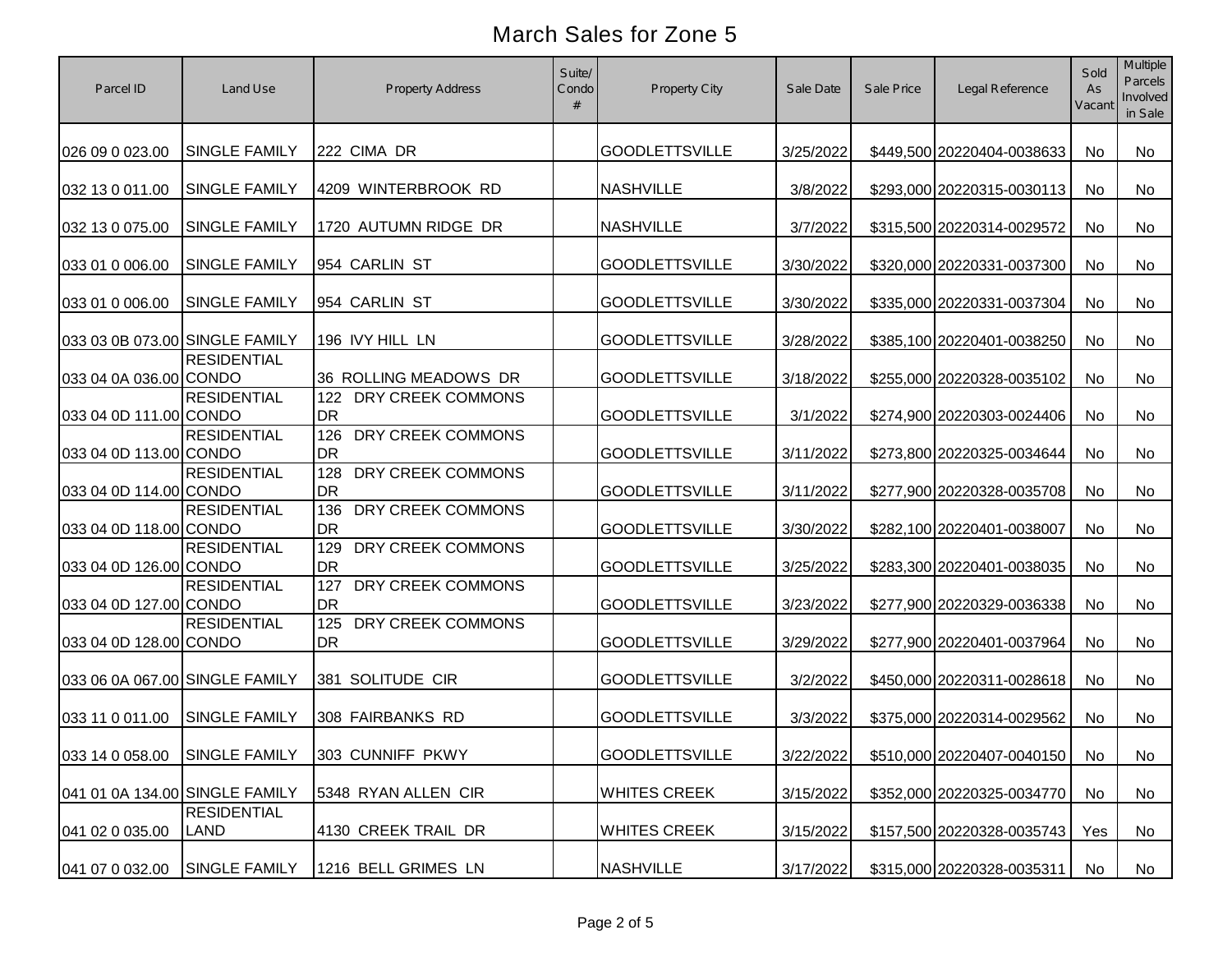| Parcel ID                      | Land Use             | <b>Property Address</b>                      | Suite/<br>Condo | <b>Property City</b> | Sale Date | Sale Price | Legal Reference               | Sold<br>As<br>Vacant | Multiple<br>Parcels<br>Involved<br>in Sale |
|--------------------------------|----------------------|----------------------------------------------|-----------------|----------------------|-----------|------------|-------------------------------|----------------------|--------------------------------------------|
| 041 11 0 107.00                | <b>SINGLE FAMILY</b> | 3916 DEVONSHIRE DR                           |                 | <b>NASHVILLE</b>     | 3/25/2022 |            | \$390,999 20220408-0041003    | No                   | No                                         |
| 041 11 0 107.00                | <b>SINGLE FAMILY</b> | 3916 DEVONSHIRE DR                           |                 | <b>NASHVILLE</b>     | 3/25/2022 |            | \$326,000 20220401-0038201    | No                   | No                                         |
| 041 12 0 040.00                | <b>SINGLE FAMILY</b> | 1200 WESTCHESTER DR                          |                 | <b>NASHVILLE</b>     | 3/29/2022 |            | \$275,000 20220418-0044070    | No                   | No                                         |
| 042 09 0 069.00                | <b>SINGLE FAMILY</b> | 1007 WESTCHESTER DR                          |                 | <b>MADISON</b>       | 3/15/2022 |            | \$382,000 20220325-0034721    | No                   | No                                         |
| 050 02 0A 157.00 SINGLE FAMILY |                      | <b>WESTCHESTER DR</b><br>1401                |                 | <b>NASHVILLE</b>     | 3/18/2022 |            | \$377,875 20220321-0031942    | No                   | No                                         |
| 050 02 0A 161.00 SINGLE FAMILY |                      | WESTCHESTER DR<br>1352                       |                 | <b>NASHVILLE</b>     | 3/24/2022 |            | \$397,230 20220330-0036629    | No                   | No                                         |
| 050 02 0A 162.00 SINGLE FAMILY |                      | HUNTMERE LN<br>2705                          |                 | <b>NASHVILLE</b>     | 3/24/2022 |            | \$363,270 20220325-0034670    | No                   | No                                         |
| 050 02 0A 168.00 SINGLE FAMILY |                      | 2716 HUNTMERE LN                             |                 | <b>NASHVILLE</b>     | 3/29/2022 |            | \$388,225 20220330-0036636    | No                   | No                                         |
| 050 02 0A 261.00 CONDO         | <b>RESIDENTIAL</b>   | HAVENBROOK DR<br>1285                        |                 | <b>NASHVILLE</b>     | 3/1/2022  |            | \$285,000 20220314-0029314    | No                   | No                                         |
| 050 02 0A 314.00 CONDO         | <b>RESIDENTIAL</b>   | 2302 COUNTESS ALY                            |                 | <b>NASHVILLE</b>     | 3/8/2022  |            | \$389,000 20220322-0032657    | No                   | No                                         |
| 050 02 0C 034.00 SINGLE FAMILY |                      | <b>WESTCHESTER DR</b><br>2013                |                 | <b>NASHVILLE</b>     | 3/3/2022  |            | \$470,000 20220317-0031193    | No                   | No                                         |
| 050 02 0C 058.00 SINGLE FAMILY |                      | CONE BLVD<br>1079                            |                 | <b>NASHVILLE</b>     | 3/7/2022  |            | \$457,000 20220321-0032011    | No                   | No                                         |
| 050 02 0C 070.00 SINGLE FAMILY |                      | <b>THORNTON GROVE</b><br>2625<br><b>BLVD</b> |                 | <b>NASHVILLE</b>     | 3/16/2022 |            | \$78,280 20220323-0033184     | Yes                  | No                                         |
| 050 02 0C 074.00 SINGLE FAMILY |                      | <b>THORNTON GROVE</b><br>2641<br><b>BLVD</b> |                 | <b>NASHVILLE</b>     | 3/24/2022 |            | \$396,845 20220330-0036612    | No                   | No                                         |
| 050 02 0C 085.00 SINGLE FAMILY |                      | WINTERBERRY DR<br>2919                       |                 | <b>NASHVILLE</b>     | 3/15/2022 |            | \$394,060 20220317-0030974    | No                   | No                                         |
| 050 02 0C 087.00 LAND          | <b>RESIDENTIAL</b>   | WINTERBERRY DR<br>2927                       |                 | <b>NASHVILLE</b>     | 3/29/2022 |            | \$361,165 20220331-0037274    | No                   | No                                         |
| 050 02 0C 089.00 SINGLE FAMILY |                      | 2920 WINTERBERRY DR                          |                 | <b>NASHVILLE</b>     | 3/24/2022 |            | \$357,645 20220328-0035092 No |                      | No                                         |
| 050 02 0C 092.00 SINGLE FAMILY |                      | 2908 WINTERBERRY DR                          |                 | <b>NASHVILLE</b>     | 3/1/2022  |            | \$380,360 20220302-0023663    | No                   | No                                         |
| 050 02 0D 029.00 CONDO         | <b>RESIDENTIAL</b>   | 2935 WINTERBERRY DR                          | 33              | <b>NASHVILLE</b>     | 3/22/2022 |            | \$263,420 20220323-0033160    | No                   | No                                         |
| 050 02 0D 030.00 CONDO         | <b>RESIDENTIAL</b>   | 2935 WINTERBERRY DR                          | 34              | NASHVILLE            | 3/21/2022 |            | \$253,775 20220323-0033143    | No.                  | No                                         |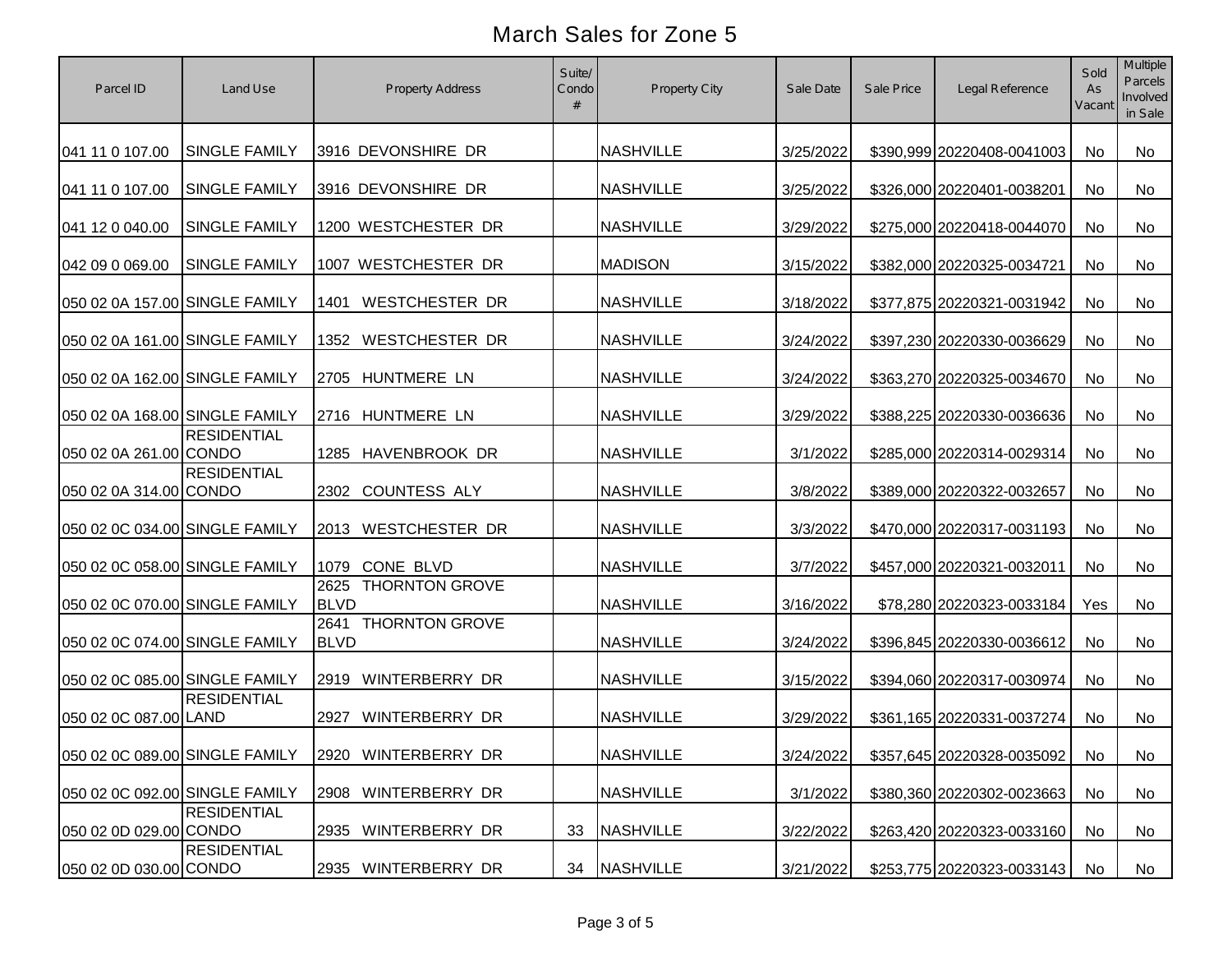| Parcel ID                      | Land Use             | <b>Property Address</b>                      | Suite/<br>Condo   | Property City    | Sale Date | Sale Price | Legal Reference                  | Sold<br>As<br>Vacant | Multiple<br>Parcels<br>Involved<br>in Sale |
|--------------------------------|----------------------|----------------------------------------------|-------------------|------------------|-----------|------------|----------------------------------|----------------------|--------------------------------------------|
| 050 02 0D 031.00 CONDO         | <b>RESIDENTIAL</b>   | 2935 WINTERBERRY DR                          | 35                | <b>NASHVILLE</b> | 3/21/2022 |            | \$241,985 20220323-0033131       | No                   | No                                         |
| 050 02 0D 032.00 CONDO         | <b>RESIDENTIAL</b>   | 2935 WINTERBERRY DR                          | 36                | <b>NASHVILLE</b> | 3/21/2022 |            | \$266,175 20220323-0033154       | <b>No</b>            | No                                         |
| 050 02 0D 045.00 LAND          | <b>RESIDENTIAL</b>   | 2935<br>WINTERBERRY DR                       | 16                | <b>NASHVILLE</b> | 3/24/2022 |            | \$222,480 20220329-0035927       | Yes                  | Yes                                        |
| 050 02 0D 046.00 LAND          | <b>RESIDENTIAL</b>   | WINTERBERRY DR<br>2935                       | 15                | <b>NASHVILLE</b> | 3/24/2022 |            | \$222,480 20220329-0035927       | Yes                  | Yes                                        |
| 050 02 0D 047.00 LAND          | <b>RESIDENTIAL</b>   | 2935<br>WINTERBERRY DR                       | 14                | <b>NASHVILLE</b> | 3/24/2022 |            | \$222,480 20220329-0035927       | Yes                  | Yes                                        |
| 050 02 0D 048.00 LAND          | <b>RESIDENTIAL</b>   | 2935<br>WINTERBERRY DR                       | 13                | <b>NASHVILLE</b> | 3/24/2022 |            | \$222,480 20220329-0035927       | Yes                  | Yes                                        |
| 050 02 0D 049.00 LAND          | <b>RESIDENTIAL</b>   | 2935 WINTERBERRY DR                          | $12 \overline{ }$ | <b>NASHVILLE</b> | 3/3/2022  |            | \$222,480 20220314-0029465       | Yes                  | Yes                                        |
| 050 02 0D 050.00 LAND          | <b>RESIDENTIAL</b>   | WINTERBERRY DR<br>2935                       | 11                | <b>NASHVILLE</b> | 3/3/2022  |            | \$222,480 20220314-0029465       | Yes                  | Yes                                        |
| 050 02 0D 051.00 LAND          | <b>RESIDENTIAL</b>   | WINTERBERRY DR<br>2935                       | 10                | <b>NASHVILLE</b> | 3/3/2022  |            | \$222,480 20220314-0029465       | Yes                  | Yes                                        |
| 050 02 0D 052.00 LAND          | <b>RESIDENTIAL</b>   | 2935<br>WINTERBERRY DR                       | 9                 | <b>NASHVILLE</b> | 3/3/2022  |            | \$222,480 20220314-0029465       | Yes                  | Yes                                        |
| 050 02 0E 120.00 LAND          | <b>RESIDENTIAL</b>   | CONE BLVD<br>2005                            |                   | <b>NASHVILLE</b> | 3/10/2022 |            | \$325,480 20220317-0030980       | Yes                  | Yes                                        |
| 050 02 0E 121.00 LAND          | <b>RESIDENTIAL</b>   | 2009 CONE BLVD                               |                   | <b>NASHVILLE</b> | 3/10/2022 |            | \$325,480 20220317-0030980       | Yes                  | Yes                                        |
| 050 02 0E 131.00 LAND          | <b>RESIDENTIAL</b>   | 2740<br><b>THORNTON GROVE</b><br><b>BLVD</b> |                   | <b>NASHVILLE</b> | 3/16/2022 |            | \$234,840 20220323-0033180       | Yes                  | Yes                                        |
| 050 02 0E 150.00 LAND          | <b>RESIDENTIAL</b>   | <b>THORNTON GROVE</b><br>2745<br><b>BLVD</b> |                   | <b>NASHVILLE</b> | 3/16/2022 |            | \$234,840 20220323-0033180       | Yes                  | Yes                                        |
| 050 02 0E 154.00 LAND          | <b>RESIDENTIAL</b>   | <b>THORNTON GROVE</b><br>2805<br><b>BLVD</b> |                   | <b>NASHVILLE</b> | 3/16/2022 |            | \$234,840 20220323-0033180       | Yes                  | Yes                                        |
| 050 02 0E 169.00 LAND          | <b>RESIDENTIAL</b>   | CONE BLVD<br>2000                            |                   | <b>NASHVILLE</b> | 3/10/2022 |            | \$325,480 20220317-0030980       | Yes                  | Yes                                        |
| 050 02 0E 173.00 LAND          | <b>RESIDENTIAL</b>   | 1086 CONE BLVD                               |                   | <b>NASHVILLE</b> | 3/10/2022 |            | \$325,480 20220317-0030980   Yes |                      | Yes                                        |
| 050 03 0B 047.00 SINGLE FAMILY |                      | 1200 STRAWBERRY CV                           |                   | <b>NASHVILLE</b> | 3/2/2022  |            | \$340,000 20220323-0033224       | No                   | No                                         |
| 050 04 0 041.00                | <b>DUPLEX</b>        | 1428 TEMPANY CT                              |                   | <b>NASHVILLE</b> | 3/1/2022  |            | \$390,000 20220311-0028352       | No                   | No                                         |
| 050 07 0 133.00                | <b>SINGLE FAMILY</b> | 3917 PATTON HILL RD                          |                   | <b>NASHVILLE</b> | 3/9/2022  |            | \$423,674 20220321-0032274       | No                   | No                                         |